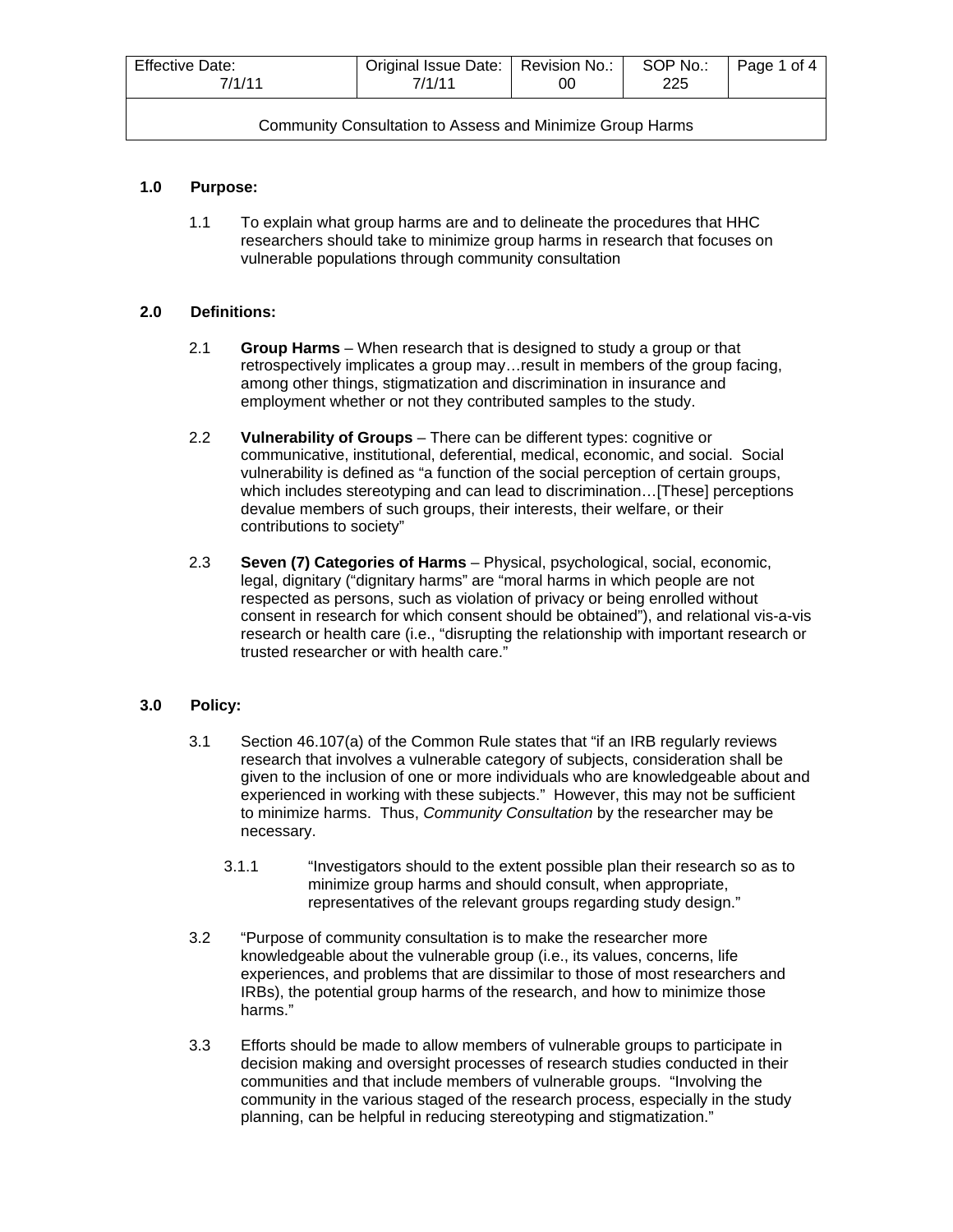| <b>Effective Date:</b> | Original Issue Date:   Revision No.: |    | SOP No.: | Page 2 of 4 |
|------------------------|--------------------------------------|----|----------|-------------|
| 7/1/11                 | 7/1/11                               | 0C | 225      |             |
|                        |                                      |    |          |             |

|  | Community Consultation to Assess and Minimize Group Harms |  |  |  |
|--|-----------------------------------------------------------|--|--|--|
|--|-----------------------------------------------------------|--|--|--|

3.4 "Consultation with representatives of relevant groups may identify potential harms and other problems as well as benefits and opportunities in the proposed research that may not have been evident to the investigator. Appropriate consultation may thus minimize harms, maximize benefits, and increase the likelihood that the research will be carried out successfully."

#### **4.0 Procedure:**

- 4.1 Many vulnerable groups are heterogeneous and do not have a recognized spokesperson. HHC researchers should consider the community as "stakeholders." Thus, even if it may not be possible to gain a definitive or comprehensive answer, consultation by the investigator with several representatives who would have some input is encouraged.
- 4.2 Community consultation is similar to stakeholder consultation:
	- 4.2.1 If a HHC researcher has already established an on-going relationship with subgroups and leaders in a community, to conduct community consultation they should:
		- 4.2.1.1 Discuss the research with the individuals, in groups, and in other ways that will become apparent from these discussions (such as public meeting within the community).
		- 4.2.1.2 The consultations should involve interviews, focus groups, discussions, town meetings, public surveys, or other forums. Although the structure of the consultations will vary from community to community, certain elements are essential. The consultations should:
			- 4.2.1.2.1 Make clear the range and the general goals of the research that will be conducted using the data.
			- 4.2.1.2.2 Make clear whether the community will be able to specify certain types of research for which data may not be used. These exclusions must be established before the data are collected.
			- 4.2.1.2.3 Describe the types of investigators (i.e., academic, commercial, or other researchers, basic scientists, clinicians) who will use the data.
			- 4.2.1.2.4 Point out that information learned about the samples might be stored in a Web database.
			- 4.2.1.2.5 Describe the risks and benefits to the community and what will be done to minimize the risks.
			- 4.2.1.2.6 Discuss where and the length of time the data will be stored.
			- 4.2.1.2.7 Describe the process that will be used to keep the community informed of how the data are being used.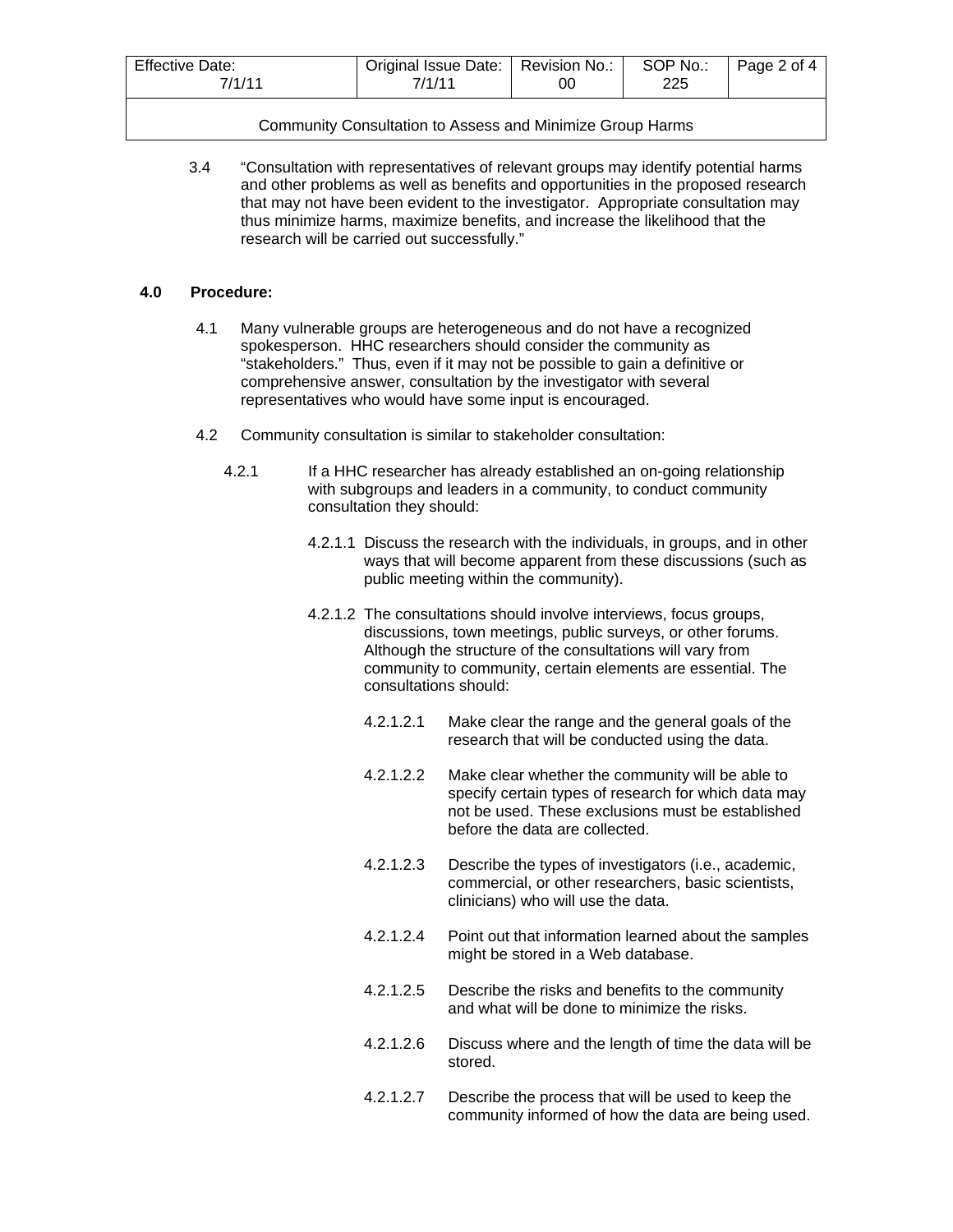| <b>Effective Date:</b><br>7/1/11 | Original Issue Date:<br>7/1/11                                                                                                                                         |           | Revision No.:<br>00 | SOP No.:<br>225                                                                                                                                                                                                   | Page 3 of 4 |  |
|----------------------------------|------------------------------------------------------------------------------------------------------------------------------------------------------------------------|-----------|---------------------|-------------------------------------------------------------------------------------------------------------------------------------------------------------------------------------------------------------------|-------------|--|
|                                  | Community Consultation to Assess and Minimize Group Harms                                                                                                              |           |                     |                                                                                                                                                                                                                   |             |  |
|                                  |                                                                                                                                                                        | 4.2.1.2.8 |                     | Discuss the option for the community to specify that<br>all data may be withdrawn at any time if they are<br>being used in a way inconsistent with the terms of<br>the original informed consent.                 |             |  |
|                                  |                                                                                                                                                                        | 4.2.1.2.9 |                     | Describe to the community in an understandable<br>form the plans for disseminating results of future<br>research using the samples.                                                                               |             |  |
| 4.2.2                            | If an HHC researcher does not have an already established relationship<br>with subgroups and leaders in a community, to conduct community<br>consultation they should: |           |                     |                                                                                                                                                                                                                   |             |  |
|                                  |                                                                                                                                                                        | research  |                     | 4.2.2.1 Start by asking people from or who are knowledgeable about the<br>community for names of people with whom to discuss the                                                                                  |             |  |
|                                  |                                                                                                                                                                        |           |                     | 4.2.2.2 Starting points for identifying representatives of a community.                                                                                                                                           |             |  |
|                                  |                                                                                                                                                                        | 4.2.2.2.1 |                     | What is the total number of individuals<br>(approximately) who are part of the named<br>population from which subjects will be recruited?                                                                         |             |  |
|                                  |                                                                                                                                                                        | 4.2.2.2.2 |                     | What communities exist within that population and<br>what is the total number of individuals<br>(approximately) who are part of those communities?                                                                |             |  |
|                                  |                                                                                                                                                                        | 4.2.2.2.3 |                     | Can a particular community or communities within<br>the larger population be identified as an appropriate<br>forum for the consultation?                                                                          |             |  |
|                                  |                                                                                                                                                                        | 4.2.2.2.4 | consulted.          | Is this community politically organized in any way<br>(i.e., tribe, municipality, etc.)? If so, that political<br>organization, or community leaders, must be                                                     |             |  |
|                                  |                                                                                                                                                                        | 4.2.2.2.5 |                     | If not, are segments of the community politically<br>organized? If they are, will data be collected from<br>one or more of those organized segments? If so,<br>each of these political units should be consulted. |             |  |
|                                  |                                                                                                                                                                        | 4.2.2.2.6 |                     | If no local political organizations exist, then what<br>cultural or other social organizations exist at the<br>local level? If such cultural or social organizations do<br>exist, they should be consulted.       |             |  |
|                                  |                                                                                                                                                                        | 4.2.2.2.7 | community.          | If no organized groups exist at all, the investigator<br>must identify other effective ways to consult the                                                                                                        |             |  |
| 4.2.3                            |                                                                                                                                                                        |           |                     | The researcher is encouraged to engage in community consultation and<br>document such engagement. The researcher should submit a brief                                                                            |             |  |

document such engagement. The researcher should submit a brief summary/description of the attempts that were made to consult with the community (including the type of event, which leadership individuals and groups were consulted, when they were consulted, what was the outcome, etc.). This summary should be included with all other study